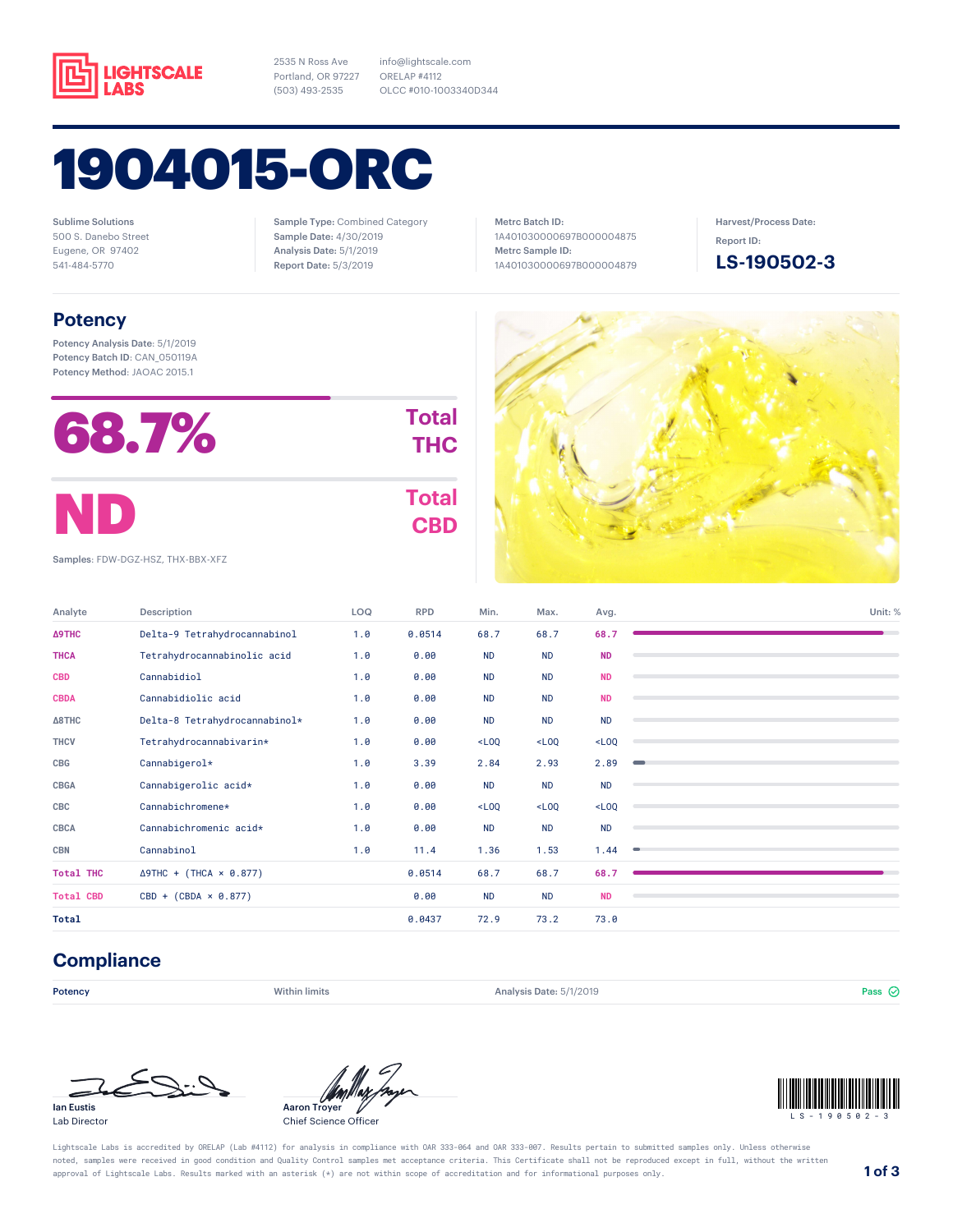

2535 N Ross Ave Portland, OR 97227 (503) 493-2535

info@lightscale.com ORELAP #4112 OLCC #010-1003340D344

# 1904015-ORC

Sublime Solutions 500 S. Danebo Street Eugene, OR 97402 541-484-5770

Sample Type: Combined Category Sample Date: 4/30/2019 Analysis Date: 5/1/2019 Report Date: 5/3/2019

Metrc Batch ID: 1A401030000697B000004875 Metrc Sample ID: 1A401030000697B000004879

Potency QC Analysis Date: 5/2/2019 Potency QC Batch ID: CAN\_050119A Harvest/Process Date: Report ID:



Method: J.AOAC 2015.1



|                         |                      | <b>LCS Recovery</b>                              |                  |                          |                    | <b>Matrix Recovery</b>                                              |             |                 |
|-------------------------|----------------------|--------------------------------------------------|------------------|--------------------------|--------------------|---------------------------------------------------------------------|-------------|-----------------|
| Compound                | Recovery             | Acceptance                                       | Pass/Fail        |                          | Compound           | Recovery                                                            | Acceptance  | Pass/Fail       |
| CBDA                    | 94%                  | 80-120%                                          | Pass             |                          | CBDA               | 99%                                                                 | 70-130%     | Pass            |
| CBD                     | 97%                  | 80-120%                                          | Pass             |                          | CBD                | 104%                                                                | 70-130%     | Pass            |
| <b>CBN</b>              | #DIV/0!              | 80-120%                                          | #DIV/0!          |                          | <b>CBN</b>         | #DIV/0!                                                             | 70-130%     | #DIV/0!         |
| THC                     | 98%                  | 80-120%                                          | Pass             |                          | THC                | 92%                                                                 | 70-130%     | Pass            |
| <b>THCA</b>             | 93%                  | 80-120%                                          | Pass             |                          | <b>THCA</b>        | 98%                                                                 | 70-130%     | Pass            |
|                         |                      |                                                  |                  |                          |                    |                                                                     |             |                 |
|                         |                      |                                                  |                  | LCS                      |                    |                                                                     |             |                 |
| Filename:               |                      | CAN 050119A CGFB-TGHN-LCS 512019 1431 PM 005.lcd |                  |                          |                    |                                                                     |             |                 |
| CBDA                    | 2.336                | 20.108 ug/g                                      |                  | Ch5 228nm                | 1                  | 213288                                                              | 104126      | 23.837          |
| CBGA                    | No peak is detected. |                                                  | $0$ ug/g         | Ch5 228nm--              |                    | $\circ$                                                             | $\circ$     | $0 -$           |
| CBG                     | 2.47                 |                                                  |                  | Ch5 228nm                | $\overline{2}$     | 9422                                                                | 4681        | 1.053           |
|                         |                      |                                                  | $1.323$ ug/g     |                          |                    |                                                                     |             |                 |
| CBD                     | 2.551                | 38.442 ug/g                                      |                  | Ch5 228nm                | 3                  | 218606                                                              | 108951      | 24.432          |
| <b>THCV</b>             | No peak is detected. |                                                  | $0 \text{ uq/g}$ | Ch5 228nm--              |                    | $\bigcirc$                                                          | $\bigcirc$  | $0 -$           |
| <b>CBN</b>              | No peak is detected. |                                                  | $0$ ug/g         | Ch5 228nm--              |                    | $\circ$                                                             | $\circ$     | $\circ$ $\cdot$ |
| d9THC                   | 3.308                | 30.152 ug/g                                      |                  | Ch5 228nm                | 6                  | 164889                                                              | 78190       | 18.428          |
| d8THC                   | No peak is detected. |                                                  | $0$ ug/g         | Ch5 228nm--              |                    | $\circ$                                                             | $\circ$     | $0 -$           |
| CBC                     | 3.555                |                                                  | $1.76$ ug/g      | Ch5 228nm                | 7                  | 31601                                                               | 14004       | 3.532           |
| <b>THCA</b>             | 3.672                |                                                  | 22.33 ug/g       | Ch5 228nm                | 8                  | 212684                                                              | 97105       | 23.77           |
| CBCA                    | No peak is detected. |                                                  | 0 ug/g           | Ch4 255nm-               |                    | 0                                                                   | 0           | $0 -$           |
|                         |                      |                                                  |                  | <b>Primary Sample</b>    |                    |                                                                     |             |                 |
| Filename:               |                      | CAN_050119A_HFZ-PMB-STC_512019_1431 PM_006.lcd   |                  |                          |                    |                                                                     |             |                 |
|                         |                      |                                                  |                  |                          |                    |                                                                     |             |                 |
| CBDA                    | No peak is detected. |                                                  | $0$ ug/g         | Ch5 228nm--              |                    | $\circ$                                                             | $\circ$     | $\bigcirc$ $-$  |
| CBGA                    | No peak is detected. |                                                  | $0$ ug/g         | Ch5 228nm--              |                    | $\bigcirc$                                                          | $\circ$     | $\circ$ $\cdot$ |
| <b>CBG</b>              | 2.473                | 36.437 ug/g                                      |                  | Ch5 228nm                | 1                  | 26402                                                               | 13935       | 4.413           |
| CBD                     | No peak is detected. |                                                  | $0$ ug/g         | Ch5 228nm--              |                    | $\circ$                                                             | $\circ$     | $0 -$           |
| <b>THCV</b>             | 2.622                |                                                  | $4.52$ ug/g      | Ch5 228nm                | $\overline{2}$     | 3506                                                                | 1701        | 0.586           |
| <b>CBN</b>              | 3.013                |                                                  | $0.358$ ug/g     | Ch5 228nm                | $\vartriangleleft$ | 2739                                                                | 1408        | 0.458           |
| d9THC                   | 3.312                | 834.656 ug/g                                     |                  | Ch5 228nm                | 5                  | 536266                                                              | 251562      | 89.633          |
|                         |                      |                                                  |                  |                          |                    |                                                                     |             |                 |
| d8THC                   | No peak is detected. |                                                  | 0 ug/g           | Ch5 228nm--              |                    | $\circ$                                                             | $\circ$     | $\circ$ $\cdot$ |
| CBC                     | 3.56                 |                                                  | $6.506$ ug/g     | Ch5 228nm                | 7                  | 17979                                                               | 7794        | 3.005           |
| <b>THCA</b>             | No peak is detected. |                                                  | $0$ ug/g         | Ch5 228nm--              |                    | $\circ$                                                             | $\circ$     | $\circ$ $\cdot$ |
| <b>CBCA</b>             | No peak is detected. |                                                  | $0$ ug/g         | Ch4 255nm-               |                    | $\Omega$                                                            | 0           | $0 -$           |
|                         |                      |                                                  |                  | <b>Spiked Sample</b>     |                    |                                                                     |             |                 |
| Filename:<br>Mass (mg): | 51.80                | CAN_050119A_HFZ-PMB-STC_512019_1431 PM_008.lcd   |                  |                          |                    |                                                                     |             |                 |
| Dilution:               | 400.00               |                                                  |                  |                          |                    |                                                                     |             |                 |
| CBDA                    | 2.337                | 162.604 ug/g                                     |                  | Ch5 228nm                | $\mathbf{1}$       | 223275                                                              | 111004      | 14.088          |
| CBGA                    | No peak is detected. |                                                  | $0$ ug/g         | Ch5 228nm--              |                    | 0                                                                   | $\mathsf O$ | 0 --            |
| CBG                     | 2.472                | 48.793 ug/g                                      |                  | Ch5 228nm                | $\overline{2}$     | 38273                                                               | 20187       | 2.415           |
| CBD                     | 2.553                |                                                  |                  | Ch5 228nm                | 3                  | 234838                                                              | 118039      | 14.817          |
|                         |                      | 318.873 ug/g                                     |                  |                          |                    |                                                                     |             |                 |
| <b>THCV</b>             | No peak is detected. |                                                  | $0$ ug/g         | Ch5 228nm--              |                    | $\circ$                                                             | $\circ$     | $0 -$           |
| <b>CBN</b>              | 3.008                |                                                  | $6.155$ ug/g     | Ch5 228nm                | 5                  | 12178                                                               | 3230        | 0.768           |
| d9THC                   | 3.309                | 1053.899 ug/g                                    |                  | Ch5 228nm                | $\overline{7}$     | 749868                                                              | 348399      | 47.313          |
| d8THC                   | No peak is detected. |                                                  | $0$ ug/g         | Ch5 228nm--              |                    | O                                                                   | 0           | $0 -$           |
| CBC                     | 3.556                |                                                  | $23.91$ ug/g     | Ch5 228nm                | 8                  | 49816                                                               | 23052       | 3.143           |
| <b>THCA</b>             | 3.673                | 181.947 ug/g                                     |                  | Ch5 228nm                | 9                  | 224335                                                              | 102896      | 14.155          |
| <b>CBCA</b>             | No peak is detected. |                                                  | 0 ug/g           | Ch4 255nm-               |                    | $\circ$                                                             | $\circ$     | $0 -$           |
|                         |                      |                                                  |                  | <b>LCS Concentration</b> |                    |                                                                     |             |                 |
| Spike ID:               | <b>HZFM-TRBC</b>     |                                                  |                  |                          |                    | Only Change these numbers if using a new/different spiking solution |             |                 |
| CBDA                    |                      | $21.291$ mg/g                                    |                  |                          |                    |                                                                     |             |                 |
| CBD                     |                      | 39.571 mg/g                                      |                  |                          |                    |                                                                     |             |                 |
| <b>CBN</b>              |                      | mg/g                                             |                  |                          |                    |                                                                     |             |                 |
|                         |                      |                                                  |                  |                          |                    |                                                                     |             |                 |
| <b>THC</b>              |                      | 30.908 mg/g                                      |                  |                          |                    |                                                                     |             |                 |
| <b>THCA</b>             |                      | 23.988 mg/g                                      |                  |                          |                    |                                                                     |             |                 |

Lightscale Labs is accredited by ORELAP (Lab #4112) for analysis in compliance with OAR 333-064 and OAR 333-007. Results pertain to submitted samples only. Unless otherwise noted, samples were received in good condition and Quality Control samples met acceptance criteria. This Certificate shall not be reproduced except in full, without the written approval of Lightscale Labs. Results marked with an asterisk (\*) are not within scope of accreditation and for informational purposes only. **2 of 3**